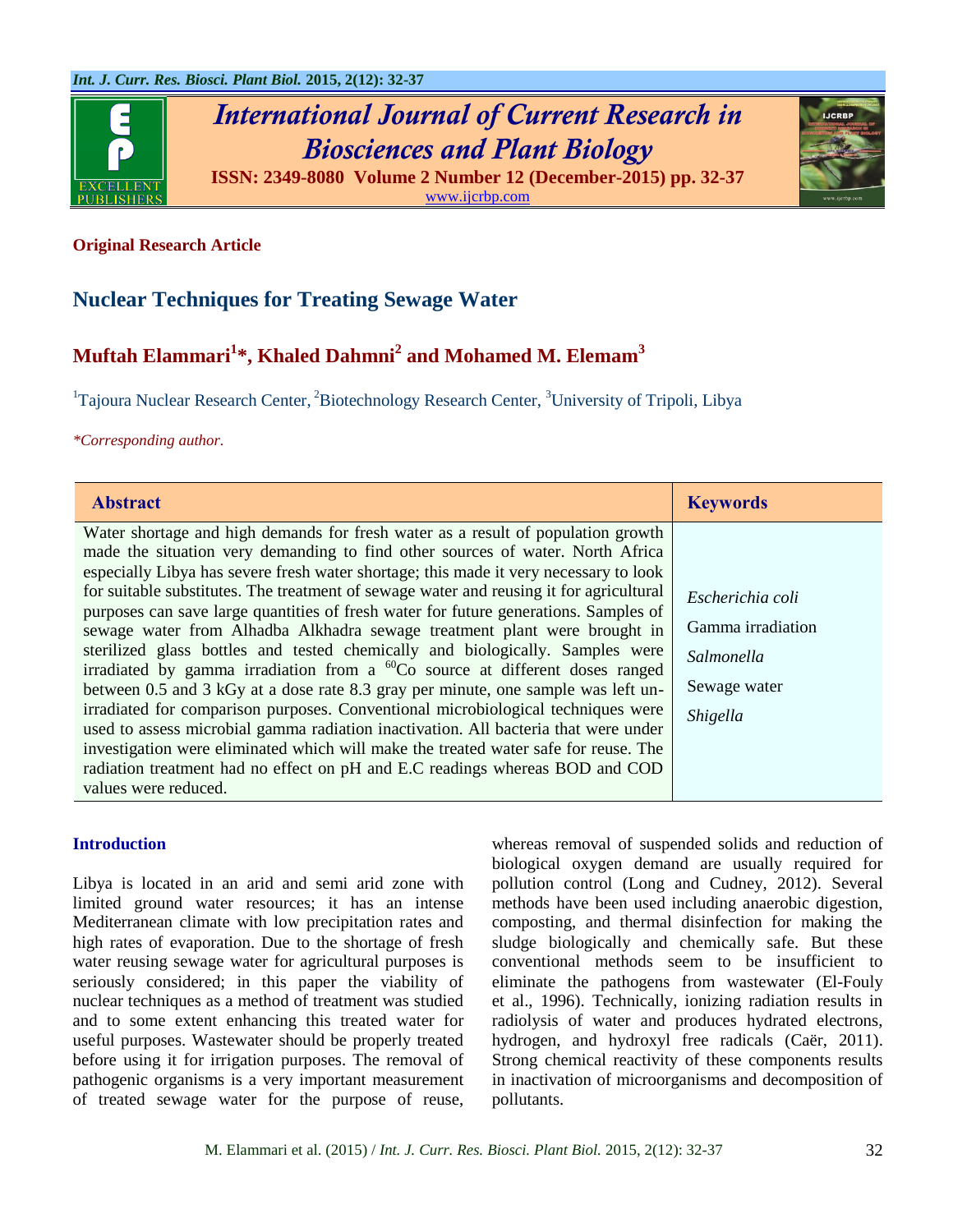One of the main reasons for exploring this technology was to provide an alternative method for disinfection. There are two reasons that are mentioned for attempting to find a substitute for chlorination; its toxicological effects to aquatic organisms and the formation of byproducts when chlorine combines with and inorganic ammonia, forming chloramines and organic material in the waste, forming organo-halogen compounds (Sabbagh et al. 2014). Ionizing radiation has a strong direct effect on organic materials in waste water because of the strong energy of gamma radiation which changes the characteristics of pollutants (Al-Ani and Al-Khalidy, 2006).

The objectives of this study are to evaluate the applicability of ionizing radiation technology for reducing the total bacterial count and removing pathogenic organisms and decreasing COD and BOD values in sewage water.

## **Materials and methods**

#### **Samples collection and irradiation**

Several samples of waste water were obtained from Al-Hadba Al-khadra, municipal wastewater treatment plant. This plant is located about 5 km from the city center of Tripoli and about 80% of the city population is connected to the network. Samples were placed in sterilized glass bottles and transported to the laboratory in ice boxes and analyzed microbiologically and chemically by adopting standard procedures (APHA, 1995 and 2005). Samples were irradiated using Cobalt 60 irradiator model (GB651PT), Nordion International Inc. (Fig. 1), with a dose rate of 8.3 Gy/min as determined using Frecke dosimeter. Samples were placed in 100 ml of sterile poly propylene containers and irradiated using 0.5, 1.0, 1.5, 2.0, 2.5 and 3.0 kGy.



**Fig. 1: A schematic diagram showing the source configuration (Cobalt 60 irradiator model (GB651PT).**

## **Microbiological examination**

Microbiological examination of wastewater sample is to determine sanitary quality. Plate count method was used to enumerate the microbial count. Each sample (25 g) was added to 250ml of 0.1% (w/v) peptone water. One ml of each sample was serially diluted  $(10^{-1}$  to  $10^{-6})$  with 9.0 ml of 0.1% peptone water. Then, 0.1 ml of diluent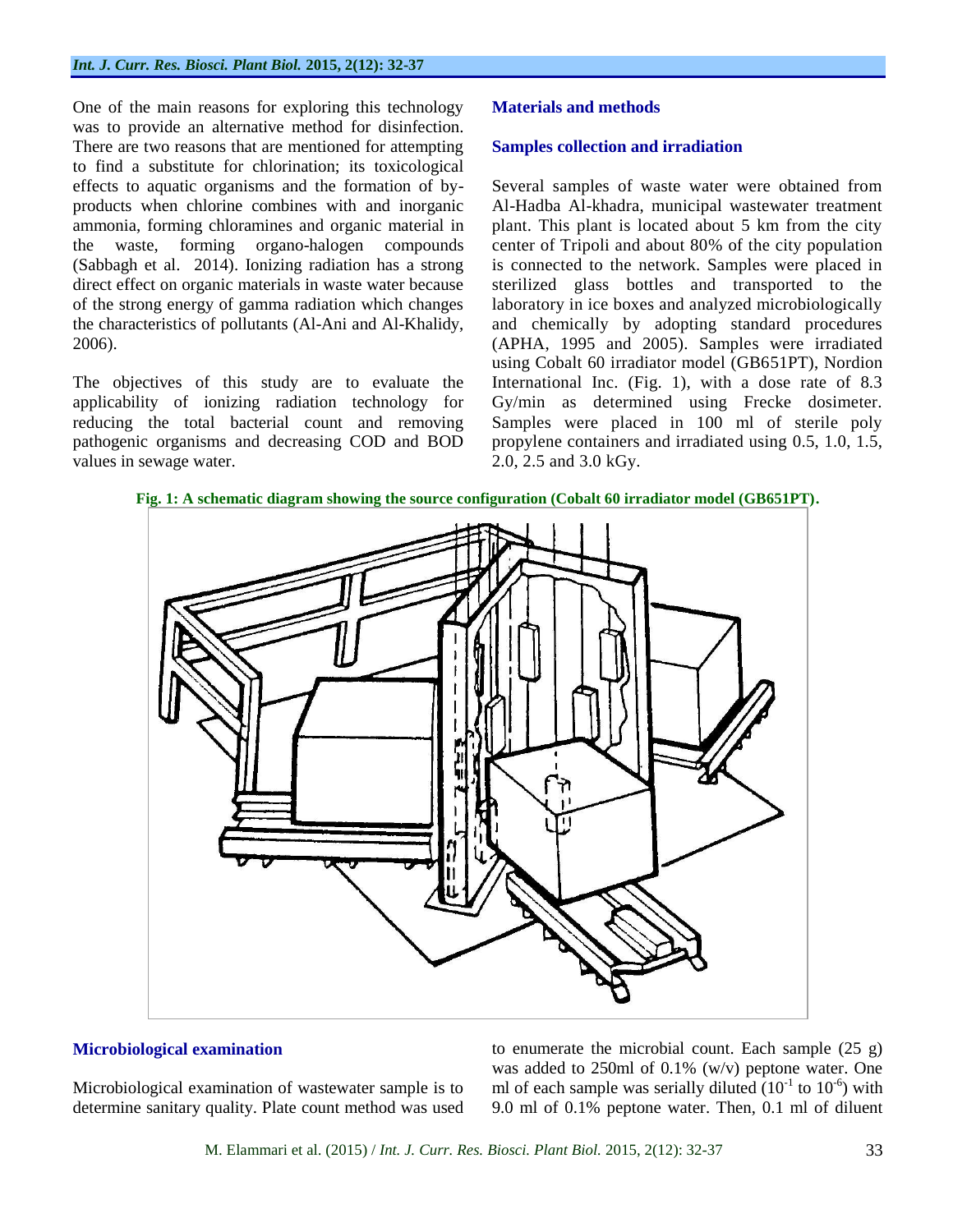was spread-plated onto Plant Count Agar (Oxoid). All the plates were incubated at  $37^{\circ}$ C for 24-48 h (ISO, 2003). The colony count was calculated by multiplying the average number of colonies per countable plates by the reciprocal of the dilution. Plate count number is represented by colony-forming units (CFU). All samples were examined for *Salmonella spp., Shigella spp.* and *E*. *coli* Suspected colonies from MacConkey Agar (Oxoid), Salmonella-Shigella Agar (Oxoid) and XLD-agar (Xylose Lysine Deoxycolate agar) plates (Oxoid) were isolated and identified biochemically using standard microbiological procedures (Forster-Carneiro and Perez, 2010) and API 20E (bioMerieux, France).

## **Chemical measurements**

The chemical measurement parameters taken for this study were: biochemical oxygen demand (BOD5), chemical oxygen demand (COD) electrical conductivity (EC) and pH.

## **Determination of BOD and COD**

The Biological oxygen demand (BOD) test was used to determine the relative oxygen requirements for wastewater, effluent and polluted water. 500 ml was taken from both samples (raw and treated), they were first filtered and their pH was adjusted between 6.5 and 7.0, using sulphuric acid. Each 500 ml beaker was divided between three BOD bottles (157 ml in each bottle). Bottles were placed in the cabinet at the same time and incubated at  $20^{\circ}$ C for five days. Results were read directly from the BOD sensor. Chemical Oxygen Demand COD: It is the measurement the oxygen equivalent of the organic matter content of the samples that was susceptible to oxidation by strong oxidant.

## **Determination of pH and E.C**

pH and E.C were measured using pH meter (Model-720 A) and E.C (Cole Parmer).

## **Results and discussion**

## **Effect of gamma radiation on microorganisms**

Several samples were obtained from Al-Hadba wastewater treatment plant to examine the effect of various radiation doses on microorganism. Ionizing radiation of a radioactive sources or accelerators causes alteration in cell membranes and then destroy bacteria, fungi, viruses, etc. as well as breaks chemical chains in some toxic substances like pesticides, herbicides, PCPs which are included in the sludge contents (Sinha et al, 2009). Fig. 2 summarizes the data for the total bacteria, *E. coli*, *Salmonella spp.* and *Shigella spp*., for samples collected from the final stage of treatment plant at various radiation doses. As a result of increased exposure of gamma radiation, the number of bacterial population decreased according to the curves shown in (Fig. 2). It can be clearly seen that a dose of 2 kGy is need to eliminate *E. coli* bacteria whereas only a dose of 1.5 kGy is needed to clear off *Salmonella spp.* and *Shigella spp*. Each microorganism in the present study showed different lethal dose that causes sterilization of the samples. This indicates that the microorganisms have different response to radiation. All tested microorganisms were virtually eliminated at a dose of 3 kGy obtained from sewage water.

Preez et al. (2003) reported that was difficult to detect *Shigella spp.* in sewage water samples. Our finding experiments suggest that *Shigella spp.* can survive in wastewater. The recovery of enteric pathogens from waste water is often complicated by multiple factors including; transport stress, intermittent shedding of pathogens in the waste matter. This would decrease the probability that numbers of *Salmonella* or *Shigella* in relation to other enteric flora would be present in the sewage water. These factors necessitate the use of selective/differential media. [Xylose](https://en.wikipedia.org/wiki/Xylose) [lysine](https://en.wikipedia.org/wiki/Lysine) [deoxycholate](https://en.wikipedia.org/wiki/Deoxycholate) [agar](https://en.wikipedia.org/wiki/Agar) was especially designed to allow the growth of *Shigella*, and *Salmonella* species and biochemical tests were done by using API 20E test kit. Yeast and fungi in sewage water were more sensitive to ionizing radiation than bacteria; they were eliminated at a 0.5 kGy dose (results not shown).

All forms of ionizing radiation exert their effect on cells by displacing electrons from molecules and atoms with which they collide, causing ionization and inducing a cascade of events that may alter the cell transiently or permanently. The most important target molecule in living cells is DNA. Ionizing radiation may directly damage DNA, but more often the DNA is indirectly damaged by inducing the formation of free radicals, particularly those that are formed from the radiolysis of water (Bajinskis, 2012). The results showed that gamma radiation was very effective in eliminating pathogenic bacteria in treated sewage water, due to of the strong activity of radiation energy that changes the characteristics of pollutants in the wastewater.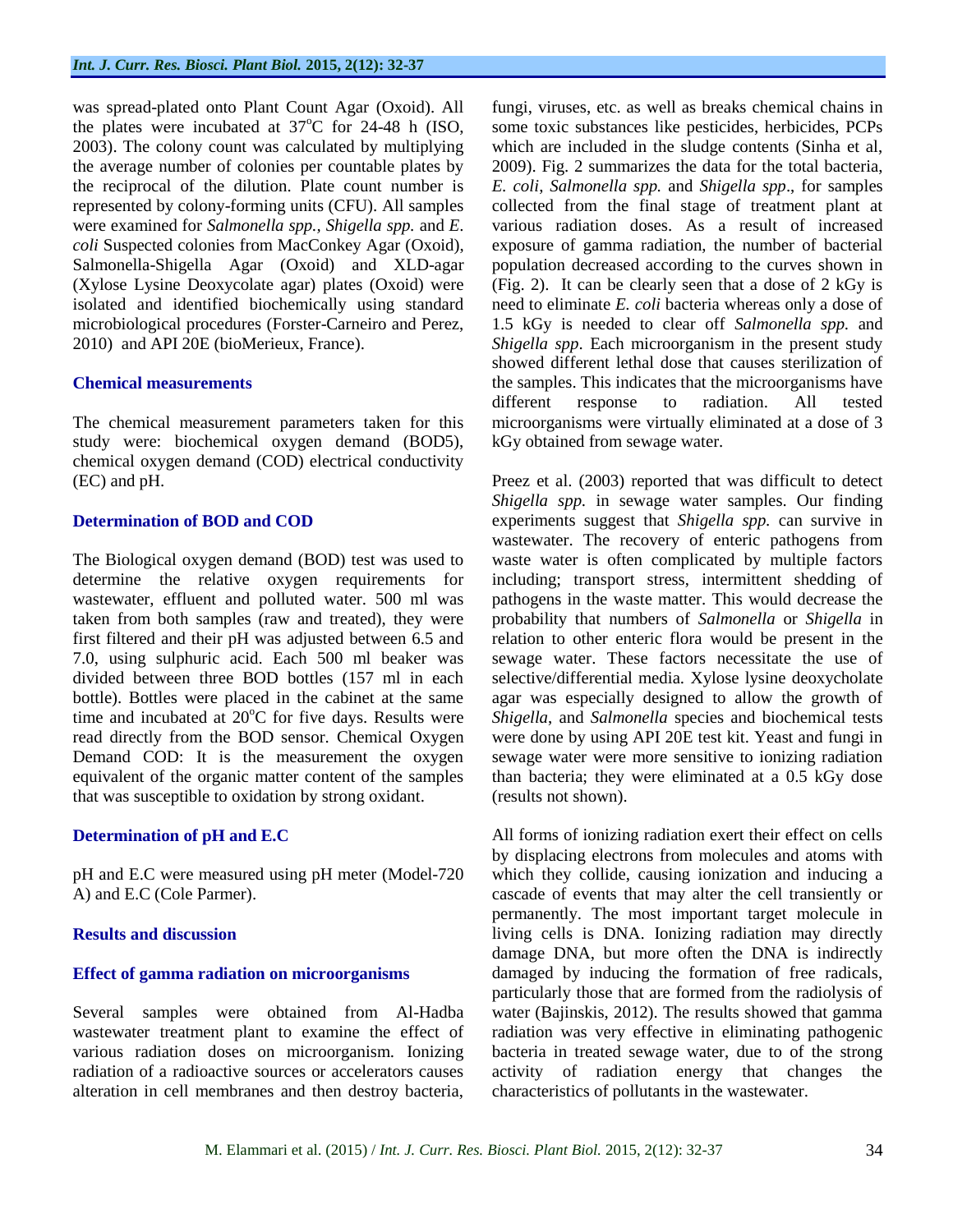



#### **Effect of gamma radiation on pH and E.C.**

Measuring the pH for the control and irradiated sewage samples found to be in the range between 6.9 and 7.3 (Fig. 3). However, there was no effect of gamma irradiation on pH. This indicates that the medium is neutral, therefore most probably due to domestic input of wastewater. Furthermore, results showed that EC values remained stable for all the radiation doses and do not degrade the inorganic materials consequently the salinity value does not change with the increase in radiation dose.



## **Effect of gamma radiation on BOD and COD**

The effect of gamma radiation on BOD and COD values were measured in the irradiated and non irradiated wastewater samples in the last stage of treatment of the sewage water plant. As shown in Table 1, the COD value at 3kGy was (183 mg/l), is lower that the non-irradiated sample (459 mg/l). The chemical oxygen demand is the measure of oxygen equivalent of the organic matter content of a sample that is susceptible to oxidation by a strong oxidant (Clesceri et al., 1998). The COD value decrease at different doses might be explained by the radiationinduced effect on the degradation of molecules that leads to the increase of the number of low-molecular weight substrates.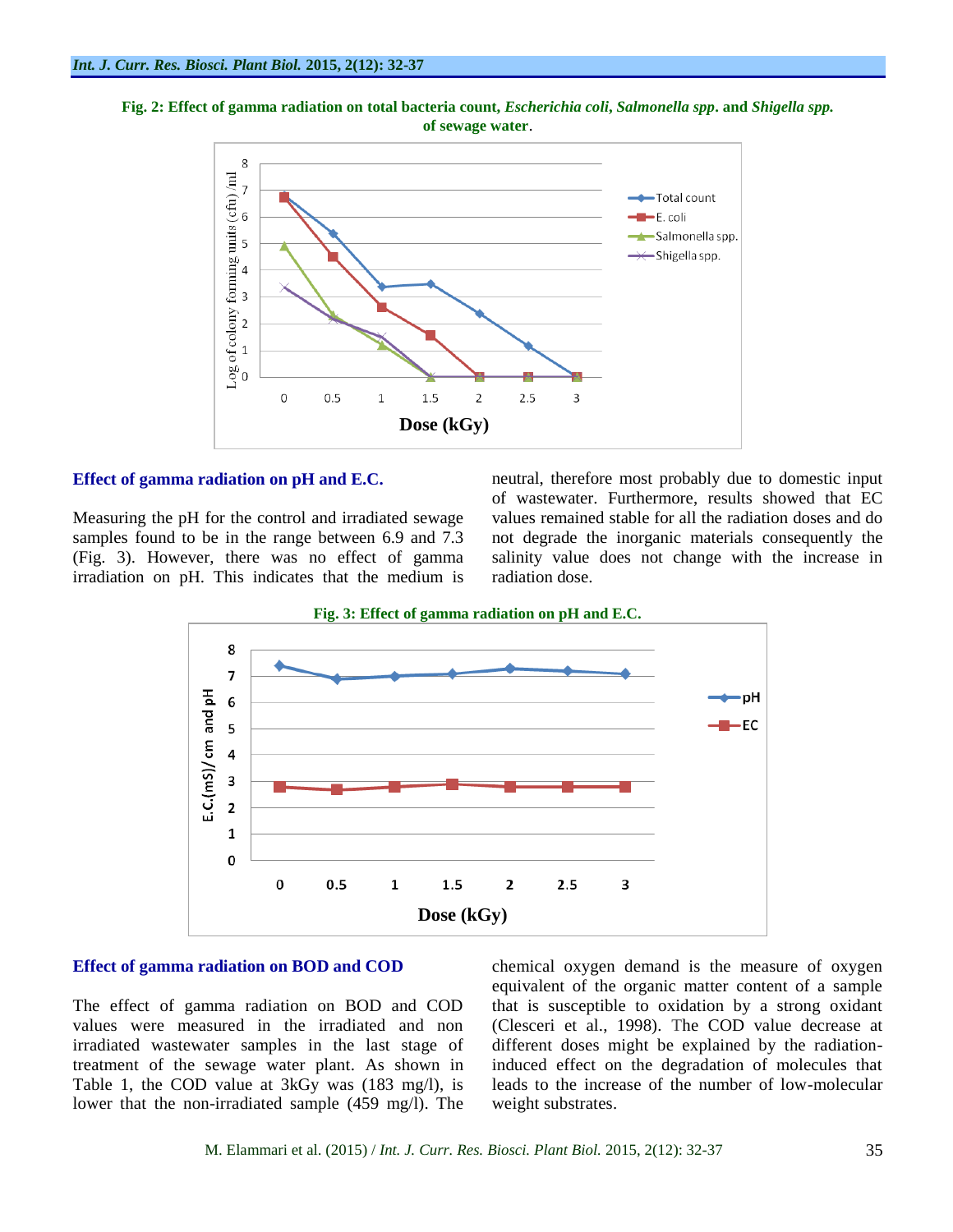There is a decrease of the BOD values after irradiation. The reduction in organic matter contents (BOD) was due to gamma irradiation with different doses (0-3.0 kGy). It is clear that the percent reduction decrease with increasing gamma dose. The reduction of BOD is related to the biochemical degradation of organic material. High BOD values in sewage water, weakens the process of germination and delays the early growth of many crops (Nashikar, 1994). The reduction in BOD at 3 kGy was 59% (Table 1). Nevertheless, Basfar and Rehim (2002) found a reduction of BOD 24% at 4 kGy. This decrease probably caused by the destruction of bacteria responsible for oxygen consumption.

| <b>Dose</b>           | <b>BOD</b> mg/l | <b>Reduction %</b> | <b>Dose</b>           | $\mathbf{COD}$ mg/l | <b>Reduction %</b> |
|-----------------------|-----------------|--------------------|-----------------------|---------------------|--------------------|
| Non irradiated sample | 255             |                    | Non irradiated sample | 459                 |                    |
| $0.5$ kGy             | 210             | 17                 | $0.5$ kGy             | 380                 | 17                 |
| $1.0$ kGy             | 185             | 27                 | $1.0$ kGy             | 332                 | 28                 |
| $1.5$ kGy             | 160             | 37                 | $1.5$ kGy             | 280                 | 39                 |
| $2.0$ kGy             | 145             | 43                 | $2.0$ kGy             | 258                 | 44                 |
| $2.5$ kGy             | 137             | 46                 | $2.5$ kGy             | 240                 | 48                 |
| $3.0$ kGy             | 105             | 59                 | $3.0$ kGy             | 183                 | 60                 |

#### **Table 1. Effect of gamma radiation on BOD and COD.**

## **Conclusion**

Irradiation of waste water is a very important process to eliminate all types of microorganisms and to improve its characteristics, as long as the radiation parameters are correctly suited to the application. This treatment will have a very good ecological, economic and could lead to additional opportunities for the reuse of this valuable resource, where it can be used safely for irrigation purposes because of its nutrient value. Furthermore, this study accentuates implementation for developing countries to combat against water shortage.

## **Acknowledgement**

The authors wish to thank the IAEA for providing support for this research project.

## **References**

- Al-Ani, Y. M., Firas R. Al-Khalidy, F., 2006. Use of ionizing radiation technology for treating municipal wastewater. Int. J. Environ. Res. Public Health. 3, 360-368.
- APHA, 1995. Standard Methods for the Examination of Water and Wastewater, American Public Health Association, American Water Works Association and Water Environment Federation, Washington, DC.
- APHA, 2005. Standard Methods for the Examination of Water and Wastewater. American Public Health Association, 2<sup>nd</sup> Edn.

Bajinskis, A., 2012. Studies of DNA repair strategies in response to complex DNA damages. Universitets service US-AB, Stockholm, Sweden.

- Basfar, A.A., Rehim, A.F., 2002. Disinfection of wastewater from a Riyadh Wastewater Treatment Plant with ionizing radiation. Radial Phys. Chem. 65, 527-532.
- Caër, S., 2011. Water radiolysis: Influence of oxide surfaces on  $H<sub>2</sub>$  production under ionizing radiation. Water. 3, 235-253.
- Clesceri, L.S., Greenberg, A.E., Eaton, A.D., 1998. Standard Methods for the Examination of Water and Wastewater,  $20<sup>th</sup>$  Edn. APHA, AWWA & WEF, Washington D.C., USA.
- El-Fouly, M.Z., Abdel Karem II, Abdel Magced, M. D., Abdel Rahman, 1996. Sewage treatment by using gamma radiation, Third Arab Conference on the Peaceful Uses of Atomic Energy. pp.509-518.
- Forster-Carneiro, T., Perez, M. R., 2010. Mesophilic anaerobic digestion of sewage sludge to obtain class B biosolids: Microbiological methods development. Biomass Bioener. 34, 1805-1812.
- International Standard Organization (ISO), 2003. Microbiology of food and animal feeding stuffs - Horizontal method for the enumeration of microorganisms —Colony-count technique at 30°C. ISO 4833.  $3^{\text{rd}}$  Edn.
- Long, S., Cudney, E., 2012. Integration of energy and environmental systems in wastewater treatment plants. Int. J. Energy Environ. 3, 521-530.
- Nashikar, V.J., 1994. Effect of domestic wastewater with various BOD levels on the germination and